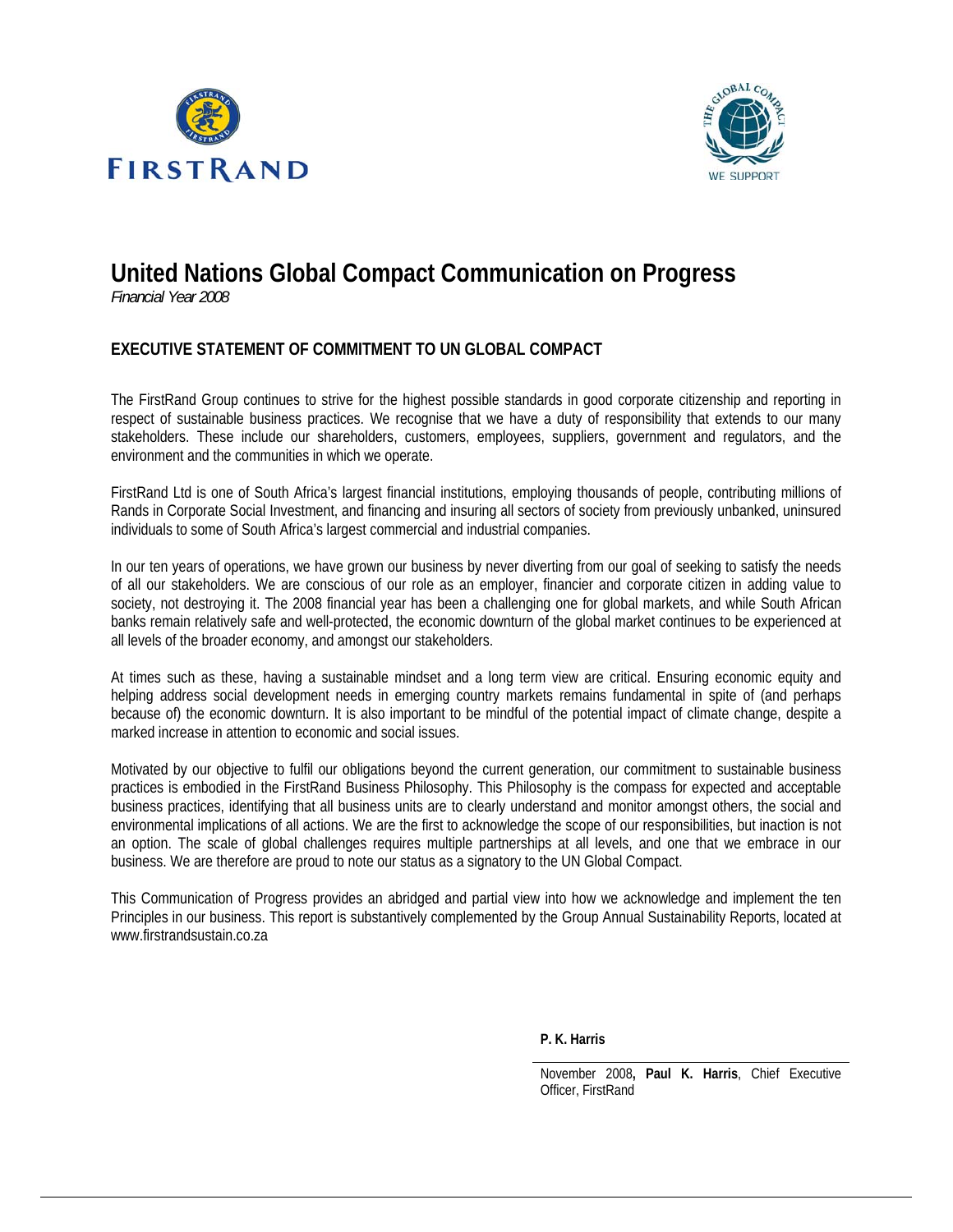### **SCOPE OF RESPONSE**

This response pertains to FirstRand Limited and its major operating divisions and subsidiaries, including First National Bank (FNB), Rand Merchant Bank (RMB), WesBank, Momentum, and OUTsurance. Although our operations in Botswana, Lesotho, Namibia, and Swaziland are reported on separately as indicated by the URL below, these operations are part of FNB. However, due to the varying nature and operating context of these operations, we believe a separate account of their sustainability imperatives is warranted. These operations are therefore also included in the scope of response below.

Our other international operations are either recent or not material enough is size and scope to warrant detailed sustainability reporting at this stage.

For the purposes this COP, we present a very condensed response primarily based on our activities over the last financial year. **Please visit www.firstrandsustain.co.za, which will provide substantive detail to the brief commentary indicated below, for the period from 2004 to 2008.** We specifically reference the detailed sustainability reports for 2008. The sub-sections tilted "Our progress" will provide more information in respect of our activities.

#### **VERIFICATION**

Our 2006, 2007 and 2008 sustainability reports have been subject to the oversight of our Internal Audit unit, and auditor statements are to be found in the reports as indicated by the URL above. The 2008 sustainability reports produced by FNB and Momentum have further been subjected to a stakeholder review.

The review statements and recommendations of the verification process may be located in the section "Assurance Statement" in the detailed sustainability reports of each of the operating divisions and subsidiaries listed above.

#### **INTEGRATION OF COP INTO ANNUAL SUSTAINABILITY REPORTS**

With effect from our reporting period (Financial Year) 2008, the Global Compact COP has been integrated in our sustainability reporting via a cross-referencing process in the Reporting Standards index located on page 18 of the FirstRand Abridged Sustainability Report, and page 70 of the FirstRand Annual Financial Statements. The sustainability report is published on www.firstrandsustain.co.za and the Annual Report on www.firstrand.co.za

COP reports are published on www.firstrandsustain.co.za in addition to www.unglobalcompact.org

For the purposes of avoiding duplication, only brief summary responses are provided in this COP.

#### **CHANGE IN COP REPORTING CYCLE**

We have elected to change our COP reporting cycle to coincide with our annual financial year ending 30 June. Previous COP reports were due in May of each year, and will now produced in November of each year, to coincide with the release of our 2008 Annual Financial Report and Group Sustainability Reports.

#### **COP REPORT DATA**

**Date:** November 2008 **COP Version:** 2 **Company Secretary:** Adrian Arnott **Sustainability/ COP Contact:** Zakhiya Rehman **Email:** zrehman@fnb.co.za **Phone:** + 27 11 3520920 **Fax:** + 27 11 3524244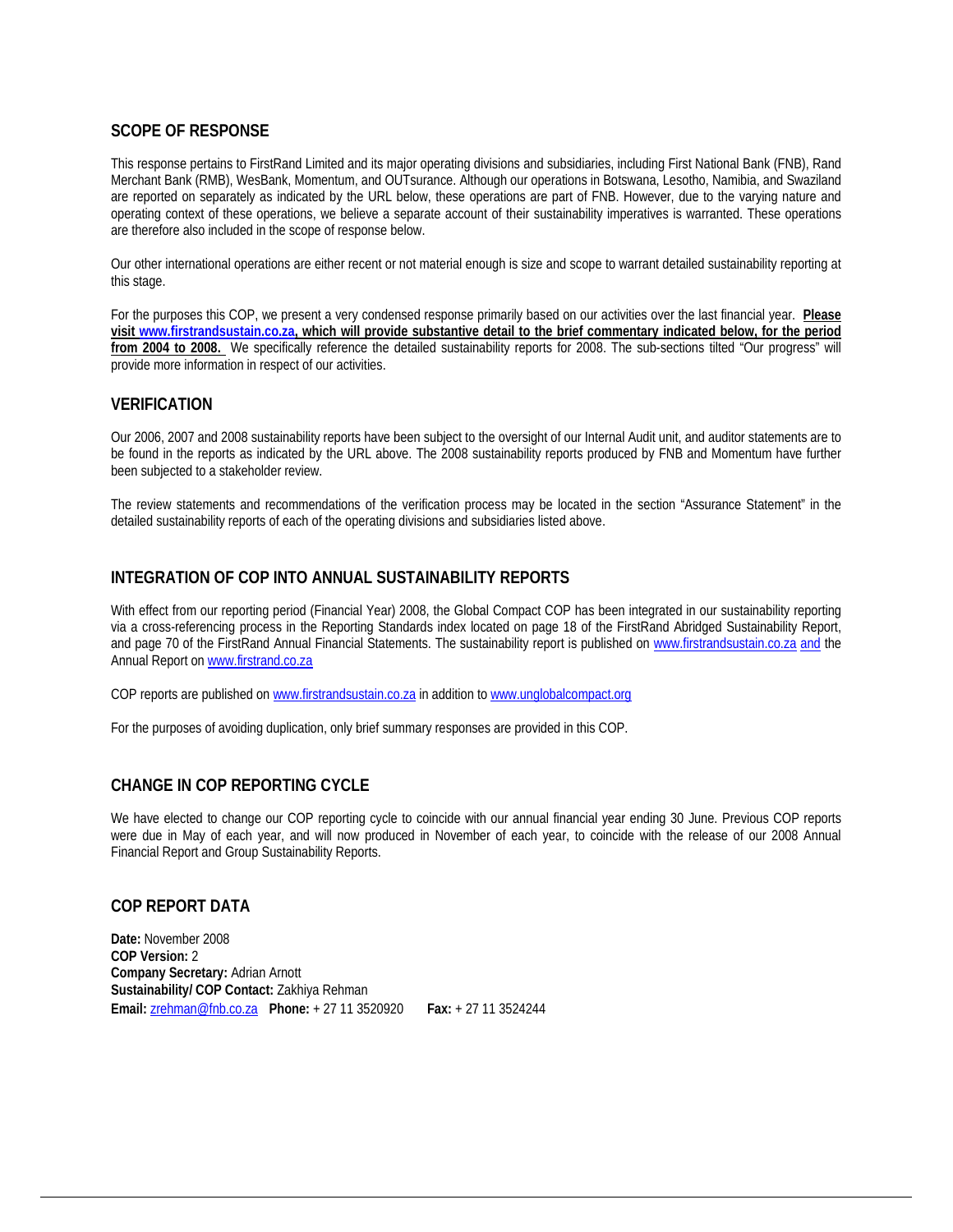| <b>Global Compact Principle</b>                                                                           | <b>Summary of Action Taken</b>                                                                                                                                                                                                                                                                                                                                                                                                                                                                                                                                                                                                                                                                                                                                                                                                                                                                                                                                                                                                                                                                                                                                                                                                                                                                                                                                                                                                                                                                                                                                                                                                                                                                                                                                                                                                                                                                                                                                                                                                                                                                                                                                                                                                                                                                                                                                                                                                                                                                                                                                                                                                                                                                                                                                                                                                                                                                                                                                                                            |
|-----------------------------------------------------------------------------------------------------------|-----------------------------------------------------------------------------------------------------------------------------------------------------------------------------------------------------------------------------------------------------------------------------------------------------------------------------------------------------------------------------------------------------------------------------------------------------------------------------------------------------------------------------------------------------------------------------------------------------------------------------------------------------------------------------------------------------------------------------------------------------------------------------------------------------------------------------------------------------------------------------------------------------------------------------------------------------------------------------------------------------------------------------------------------------------------------------------------------------------------------------------------------------------------------------------------------------------------------------------------------------------------------------------------------------------------------------------------------------------------------------------------------------------------------------------------------------------------------------------------------------------------------------------------------------------------------------------------------------------------------------------------------------------------------------------------------------------------------------------------------------------------------------------------------------------------------------------------------------------------------------------------------------------------------------------------------------------------------------------------------------------------------------------------------------------------------------------------------------------------------------------------------------------------------------------------------------------------------------------------------------------------------------------------------------------------------------------------------------------------------------------------------------------------------------------------------------------------------------------------------------------------------------------------------------------------------------------------------------------------------------------------------------------------------------------------------------------------------------------------------------------------------------------------------------------------------------------------------------------------------------------------------------------------------------------------------------------------------------------------------------------|
| 1: Businesses should support and<br>respect the protection of internationally<br>proclaimed human rights; | For FirstRand, this comprises the following elements:<br>Respecting the rights of our employees, customers, and contractors working on our premises. A summary of actions<br>1.<br>include:<br>Ensuring fair, equitable access to opportunities, personal development and workplace participation through the<br>İ.<br>implementation of the Financial Sector Charter and/ or Black Economic Empowerment (BEE) transformation<br>principles, our Diversity Policy, our Code of Ethics addressing, inter alia, non-discrimination, and the<br><b>Employment Equity Act</b><br>Ensuring responsible business behaviour through products offered and risk management and governance<br>ii.<br>iii.<br>Ensuring human rights and freedom of association are supported via a collaborative, mature and constructive<br>relationship with the recognised finance union. Early in 2007 we were one of 11 Johannesburg Stock Exchange<br>listed companies that the Community Growth Fund (CGF) award, a unit trust with almost R2.5 billion (\$357m)<br>invested in. The Fund focused on 36 listed companies that meet eight socially responsible criteria. The CGF<br>sources its funds from eight of the country's largest trade unions<br>Ensuring that our practices pass scrutiny in order to remain a listed entity on the JSE Socially Responsible<br>iv.<br>Index (SRI)<br>Respecting the rights of the communities we engage with, via our project financing or lending activities. A summary of<br>2.<br>our actions include:<br>Encompassing social and environmental implications in the Group Business Philosophy, Ethos and Modus<br>V.<br>Operandi Statement, which remains the compass for expected behaviour across the Group<br>Setting out the "non-negotiables" of the Group's Sustainable Business Practices (as indicated in the FirstRand<br>vi.<br>Abridged Report for 2008)<br>Undertaking UNEP Finance Industry training and education on Environmental and Social Risk Analysis, to<br>vii.<br>inform our development and update of appropriate standards of conduct and practice, particularly in lending<br>operations<br>Maintaining a risk policy aligned to the Equator Principles<br>viii.<br>Where required in terms of project lending activities, we request the undertaking of an Environmental Impact<br>ix.<br>Assessment.<br>Respecting the rights of the communities we engage with via our Corporate Social Investment. A summary of actions<br>3.<br>include:<br>Commencing a process of Monitoring and Evaluating our financial contributions via the various FirstRand<br>Χ.<br>Foundations 2 years ago, to determine the experience of beneficiaries, understand how to evaluate our impact<br>on beneficiary organisations, identify successes and opportunities for improvement, and ensure efficacy and<br>sustainability of our grant-making<br>When entering or substantially increasing support to specific community sectors, initially commissioning<br>xi. |
|                                                                                                           | research to understand the issues and requirements and ensure the efficacy of support, rather than presuming                                                                                                                                                                                                                                                                                                                                                                                                                                                                                                                                                                                                                                                                                                                                                                                                                                                                                                                                                                                                                                                                                                                                                                                                                                                                                                                                                                                                                                                                                                                                                                                                                                                                                                                                                                                                                                                                                                                                                                                                                                                                                                                                                                                                                                                                                                                                                                                                                                                                                                                                                                                                                                                                                                                                                                                                                                                                                              |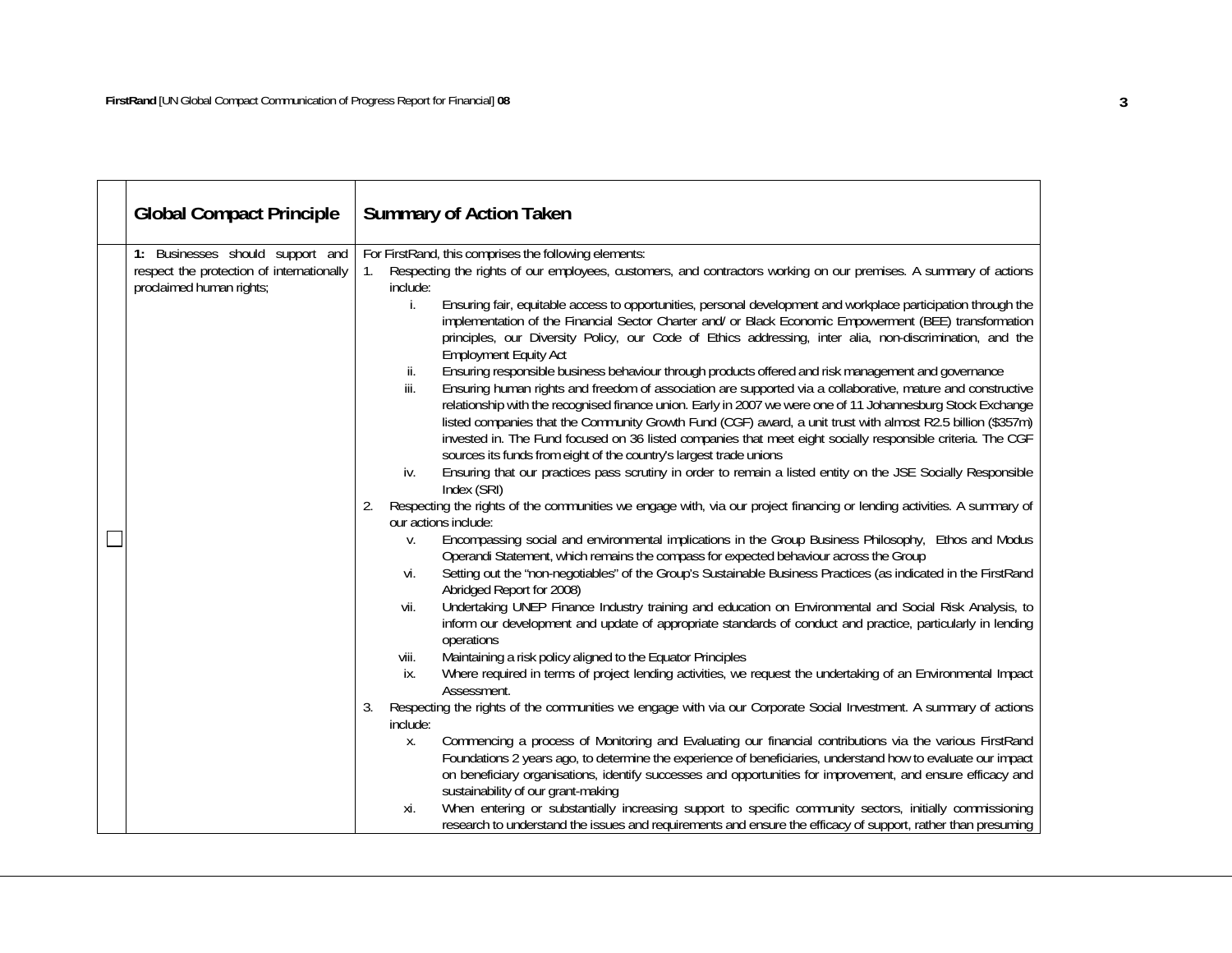**FirstRand** [UN Global Compact Communication of Progress Report for Financial] **08 4**

| <b>Global Compact Principle</b>                                                                                                      | <b>Summary of Action Taken</b>                                                                                                                                                                                                                                                                                                                                                                                                                                                                                                                                                                                                                                                                                                                                                                                                                                                                                                                                                                                                                                                                                   |
|--------------------------------------------------------------------------------------------------------------------------------------|------------------------------------------------------------------------------------------------------------------------------------------------------------------------------------------------------------------------------------------------------------------------------------------------------------------------------------------------------------------------------------------------------------------------------------------------------------------------------------------------------------------------------------------------------------------------------------------------------------------------------------------------------------------------------------------------------------------------------------------------------------------------------------------------------------------------------------------------------------------------------------------------------------------------------------------------------------------------------------------------------------------------------------------------------------------------------------------------------------------|
|                                                                                                                                      | to determine what is best for communities<br>Our community support is programmatic, ensuring long-term support in the sectors of, inter alia, HIV/ Aids,<br>xii.<br>Community Care, Disability, Education, the Environment, Safe Communities, Sustainable Livelihoods and Job<br>Creation, Arts, Culture and Heritage, and the Environment, Policy Formulation, Business Trust/ Skills<br>Development, and Heartlines/ Social Values<br>Entrenching a culture of community volunteerism amongst staff, with approximately 25% of fulltime staff<br>xiii.<br>engaged in volunteering activity in communities                                                                                                                                                                                                                                                                                                                                                                                                                                                                                                      |
| 2: and make sure that they are not<br>complicit in human rights abuses.                                                              | See 1 above                                                                                                                                                                                                                                                                                                                                                                                                                                                                                                                                                                                                                                                                                                                                                                                                                                                                                                                                                                                                                                                                                                      |
| 3: Businesses should uphold the<br>freedom of association and the effective<br>recognition of the right to collective<br>bargaining; | See 1 above                                                                                                                                                                                                                                                                                                                                                                                                                                                                                                                                                                                                                                                                                                                                                                                                                                                                                                                                                                                                                                                                                                      |
| 4: the elimination of all forms of forced<br>and compulsory labour;                                                                  | See 1 above                                                                                                                                                                                                                                                                                                                                                                                                                                                                                                                                                                                                                                                                                                                                                                                                                                                                                                                                                                                                                                                                                                      |
| 5: the effective abolition of child labour;                                                                                          | While less applicable to the nature of our business (tertiary services), we are nevertheless aware that globally suppliers and<br>customers may engage in such practices. We are quided by our Group Philosophy, values, Code of Ethics and similar<br>mechanisms to ensure we continue to operate in an ethical, responsible manner.                                                                                                                                                                                                                                                                                                                                                                                                                                                                                                                                                                                                                                                                                                                                                                            |
| 6: and the elimination of discrimination<br>respect of<br>employment<br>in.<br>and<br>occupation.                                    | See 1 above                                                                                                                                                                                                                                                                                                                                                                                                                                                                                                                                                                                                                                                                                                                                                                                                                                                                                                                                                                                                                                                                                                      |
| 7: Businesses should support<br><sub>a</sub><br>approach<br>to<br>precautionary<br>environmental challenges;                         | See Principles 7 below and 1 above (item $2v - ix$ )                                                                                                                                                                                                                                                                                                                                                                                                                                                                                                                                                                                                                                                                                                                                                                                                                                                                                                                                                                                                                                                             |
| 8: undertake initiatives to promote<br>greater environmental responsibility;                                                         | We address our environmental responsibilities from 2 perspectives: our direct impact, and the indirect impact of our lending on<br>the environment.<br>Group Environmental Forum, overseen by executive, is now well established: accountable for<br>İ.<br>delivering on planned targets and objectives that have been identified from business expectation,<br>market demands and the Group's overall commitment to the planet<br>Group Energy Manager appointed<br>ii.<br>iii.<br>ISO 14001:2004 accreditation now obtained by 1 large building; other large building operations in<br>progress (plan to increase scope of ISO 14001:2004 certified buildings from which operations occur)<br>Group Carbon Footprint Baseline 1 A determined (and third submission to Carbon Disclosure Project<br>iv.<br>completed): Baseline 1 B now in progress<br>Formalise policies and procedures around environmental issues<br>V.<br>Maintain environmental risk policy aligned to requirements of Equator Principles<br>vi.<br>Implemented Environmental Management Systems in some large areas of operations<br>vii. |

 $\overline{4}$